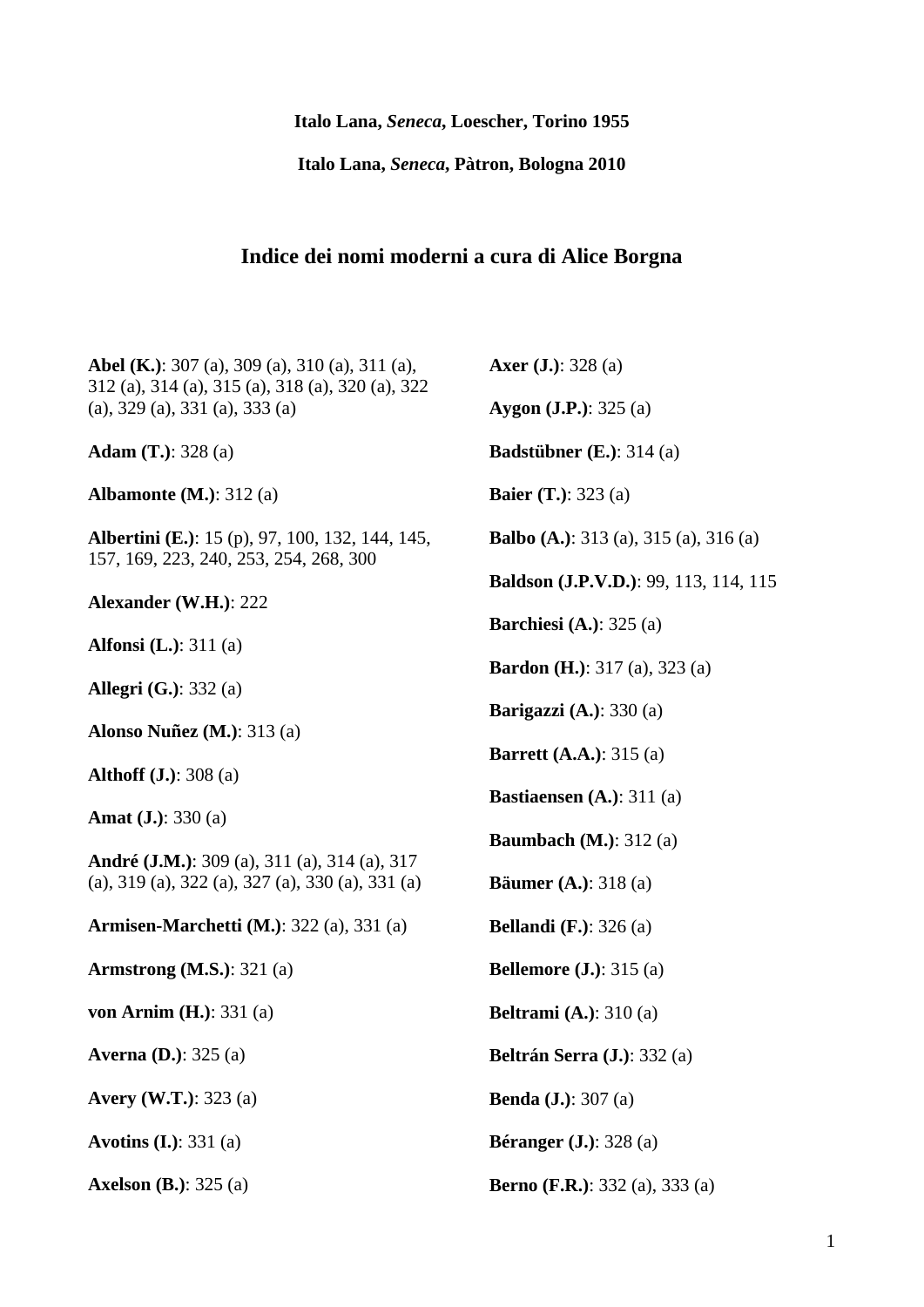| <b>Berti</b> ( <b>E.</b> ): 313 (a)                              | <b>Cancik (H.):</b> $310$ (a)                                   |
|------------------------------------------------------------------|-----------------------------------------------------------------|
| <b>Bessone</b> ( <b>L.</b> ): 312 (a)                            | Cancik-Lindemaier (H.): 310 (a)                                 |
| <b>Billerbeck</b> ( <b>M.</b> ): 309 (a), 325 (a)                | <b>Canfora (L.)</b> : 313 (a), 319 (a)                          |
| <b>Binder (O.):</b> 300, 317 (a)                                 | <b>Cantarelli (L.)</b> : 77, 96, 315 (a)                        |
| <b>Birt (Th.): 132, 208</b>                                      | Carcopino (J.): 168                                             |
| <b>Blänsdorf</b> ( <b>J.</b> ): $315$ (a), $331$ (a)             | Carducci (G.): 238                                              |
| <b>Bo</b> ( <b>D.</b> ): 323 (a)                                 | <b>Casaceli</b> $(F.)$ : 328 (a)                                |
| Bocciolini Palagi (L.): 314 (a)                                  | Castagna $(L.)$ : 326 (a)                                       |
| von Bodamer $(C.)$ : 331 (a)                                     | <b>Castiglioni</b> (L.): 15 (p), 168, 254                       |
| <b>Bodei</b> ( <b>R.</b> ): 320 (a)                              | Castillo $(C.)$ : 318 (a)                                       |
| <b>Bodson</b> (A.): 332 (a)                                      | Caviglia $(F.)$ : 325 (a)                                       |
| <b>Borca</b> ( <b>F.</b> ): 319 (a)                              | Chabert $(S.)$ : 17                                             |
| <b>Borgo</b> (A.): 310 (a), 313 (a), 328 (a), 329 (a)            | <b>Chambert</b> $(R.)$ : 333 (a)                                |
| <b>Bourgery (M.):</b> 165 (n), 300                               | <b>Champlin</b> $(E.)$ : 328 (a)                                |
| <b>Boyle (A.J.)</b> : 325 (a), 328 (a)                           | <b>Chaumartin (F.R.)</b> : 309 (a), 310 (a), 327 (a),<br>329(a) |
| <b>Braund (S.):</b> 327 (a)                                      | <b>Christes (J.):</b> 318 (a)                                   |
| <b>Bringmann</b> $(K.)$ : 317 (a)                                | Cichorius $(C.)$ : 113                                          |
| <b>Brizzi</b> $(G.): 307(a)$                                     | Cicu $(L.)$ : 319 (a)                                           |
| <b>Broughton (T.R.S.)</b> : 307 (a), 309 (a), 313 (a),<br>320(a) | <b>CIL</b> () (Corpus Inscriptionum Latinarum):<br>159          |
| <b>Brugnoli</b> $(G.)$ : 307 $(a)$                               | Citroni Marchetti (S.): 310 (a)                                 |
| van Buren (A.W.): 18                                             | Cizek (E.): 309 (a), 311 (a), 329 (a)                           |
| Buresch $(C.)$ : 100                                             | <b>Claassen</b> ( <b>J.M</b> ): 319 (a), 321 (a)                |
| <b>Burian</b> ( <b>J.</b> ): $311$ (a)                           | <b>Clark (J.R.)</b> : 309 (a), 310 (a), 315 (a)                 |
| Calboli $(G.)$ : 323 (a)                                         | <b>Clarke (G.W.):</b> 315 (a)                                   |
| Cambiano $(G.)$ : 319 (a)                                        | <b>Coccia</b> ( <b>M.</b> ): 315 (a)                            |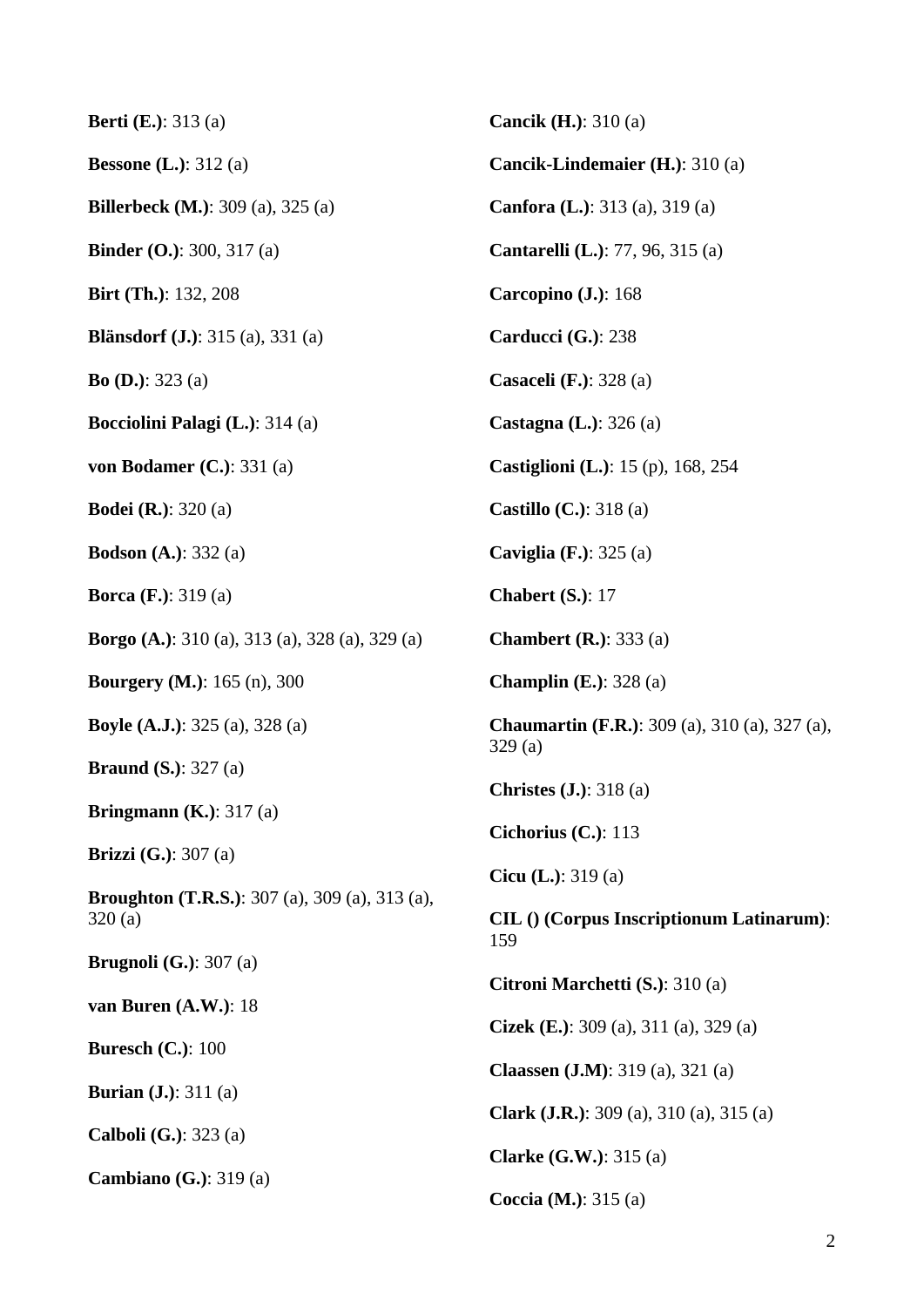| Codoñer $(C.)$ : 322 (a)                                               | <b>Elsässer</b> (A.): 319 (a), 332 (a)                 |
|------------------------------------------------------------------------|--------------------------------------------------------|
| Courtney $(E.)$ : 328 (a)                                              | <b>Enriquez Gonzalez (J.A.): 310 (a)</b>               |
| <b>Croce (B.):</b> 326 (a)                                             | <b>Esposito (P.):</b> 314 (a)                          |
| Crook (J.A.): 252, 253                                                 | Evenepoel $(W.): 332(a)$                               |
| <b>Cubeddu (P.T.J.)</b> : 310 (a)                                      | <b>Fabbri (R.):</b> 315 (a)                            |
| Cupaiuolo $(G.)$ : 318 (a)                                             | <b>Fairweather (J.):</b> 311 (a)                       |
| <b>Currie (H.M.L.)</b> : 316 (a)                                       | <b>Faur</b> ( <b>J.C.</b> ): 316 (a)                   |
| <b>D'Angelo</b> ( <b>R.M.</b> ): 321 (a)                               | <b>Favez</b> (Ch.): $315$ (a)                          |
| <b>De Caria</b> ( <b>F.</b> ): $310$ (a)                               | <b>Fears (J.R.):</b> 318 (a)                           |
| De Filippis Cappai $(C_*)$ : 312 (a)                                   | Ferrero $(L.)$ : 76                                    |
| <b>De Vico (G.):</b> 313 (a)                                           | <b>Ferri</b> ( <b>R.</b> ): 328 (a)                    |
| <b>De Vivo</b> $(A.)$ : 308 $(a)$                                      | <b>Ferrill</b> ( <b>A.</b> ): 315 (a)                  |
| Debenedetti $(S.)$ : 307 (a)                                           | <b>Ficca</b> ( <b>F.</b> ): 314 (a)                    |
| Degl'Innocenti Pierini (R.): $308$ (a), $315$ (a),<br>319 (a), 320 (a) | <b>Fillion-Lahille (J.):</b> 315 (a), 317 (a), 318 (a) |
| <b>Della Casa</b> $(A.)$ : 323 $(a)$                                   | <b>Fink</b> $(G.): 307(a)$                             |
|                                                                        | Fishwick $(D.)$ : 316 (a)                              |
| <b>Demougin</b> $(S.)$ : 311 (a)                                       | <b>Fitch (J.G.):</b> 324 (a)                           |
| <b>Dessau (H.)</b> : 145, 169                                          | <b>Flach (D.):</b> 321 (a)                             |
| <b>Diderot</b> ( <b>D</b> .): 225                                      | <b>Flammini</b> $(G.)$ : 308 (a)                       |
| Diels $(H.): 75$                                                       | <b>Fluss</b> $()$ : 240                                |
| <b>Dingel (J.J.)</b> : 320 (a), 321 (a), 323 (a)                       | <b>Foix (S.):</b> 333 (a)                              |
| Dionigi $(I.)$ : 331 (a)                                               | <b>Fontán</b> $(A.)$ : 318 $(a)$                       |
| <b>Dyson (S.L.): 328 (a)</b>                                           | <b>Francia Somalo (R.):</b> 314 (a)                    |
| Ehrhardt $(C.)$ : 317 $(a)$                                            | <b>Frank</b> ( <b>M.</b> ): 325 (a)                    |
| <b>Eigler</b> (U.): $332$ (a)                                          |                                                        |
| Elias $(A.)$ : 225                                                     | <b>Friedrich (W.L.)</b> : 144, 145                     |
|                                                                        | <b>Fuà</b> $(O.): 310(a)$                              |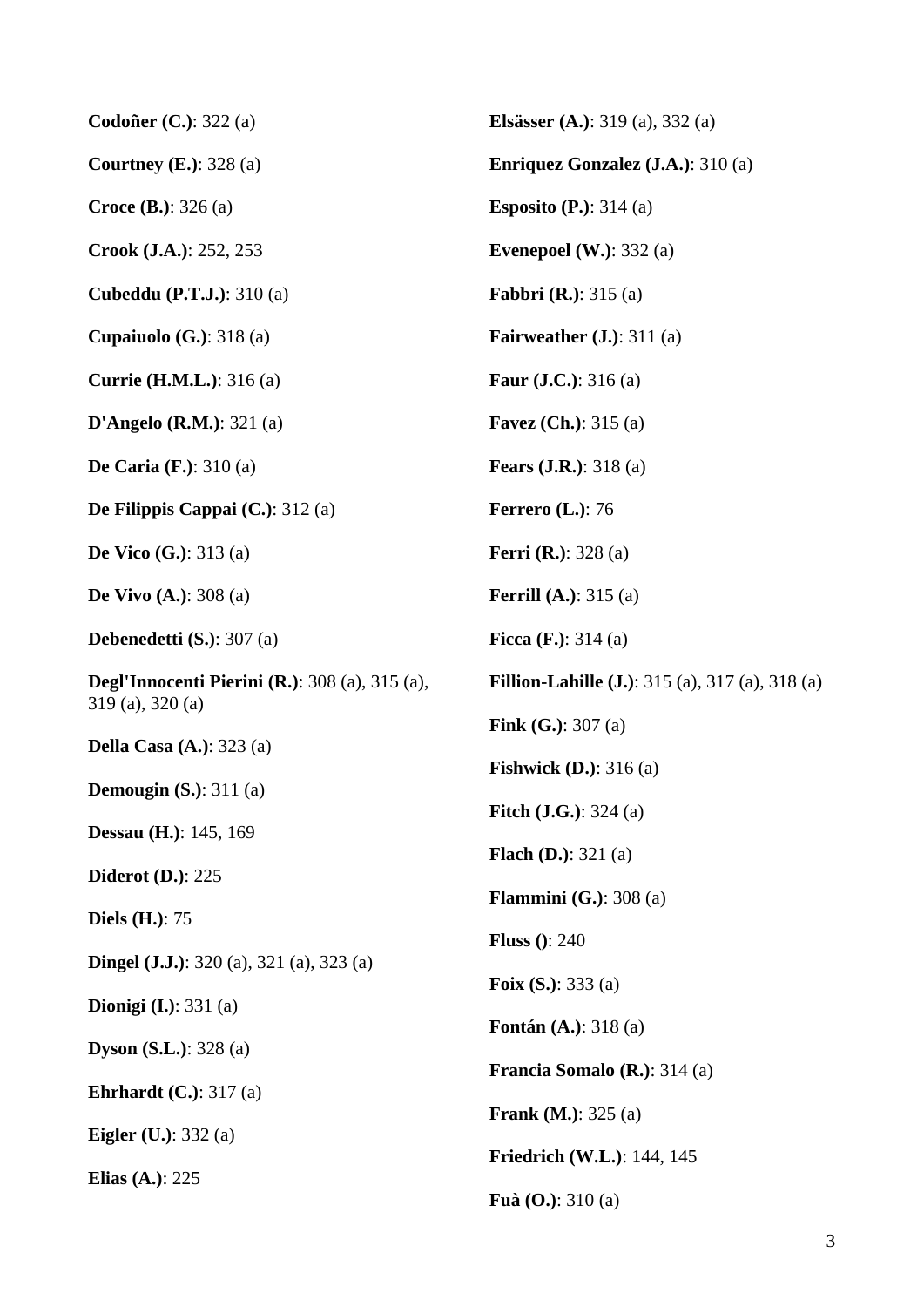**Fuchs (M.)**: 253, 316 (a)

**Fuhrmann (M.)**: 307 (a), 309 (a), 313 (a), 327 (a), 328 (a), 329 (a), 331 (a)

**Gabba (E.)**: 317 (a)

**Gagliardi (D.)**: 323 (a), 328 (a)

**Gahan (J.)**: 320 (a)

**Ganss (W.)**: 50, 268

**Garbarino (G.)**: 311 (a), 312 (a), 318 (a), 320 (a), 321 (a), 322 (a), 326 (a), 332 (a), 333 (a)

**Gebien (K.)**: 314 (a)

**Gercke (A.)**: 15 (p), 18, 207, 254, 300

**Gertz (M. C.)**: 224

**Giacchero (M.)**: 309 (a), 315 (a)

**Giancotti (F.)**: 207, 208, 223, 224, 268, 315 (a), 317 (a), 318 (a), 319 (a), 320 (a), 321 (a), 322 (a), 329 (a), 331 (a)

**Gianotti (G.F.)**: 330 (a)

**Giardina (A.)**: 322 (a)

**Giarratano (C.)**: 267

**Gigante (M.)**: 331 (a)

**Gigon (O.)**: 322 (a)

**Gill (C.)**: 330 (a)

**Gillis (D.)**: 308 (a)

**Giomini (R.)**: 208

**Giordano (F.)**: 312 (a)

**Gotter (U.)**: 309 (a)

**Gozalbes Cravioto (E.)**: 308 (a)

**Grewe (S.)**: 324 (a)

**Griffe (M.)**: 309 (a)

**Griffin (M.)**: 307 (a), 309 (a), 310 (a), 311 (a), 312 (a), 313 (a), 315 (a), 316 (a), 317 (a), 318 (a), 319 (a), 320 (a), 322 (a), 323 (a), 326 (a), 327 (a), 328 (a), 329 (a), 330 (a), 331 (a), 332 (a)

**Grilli (A.)**: 253, 309 (a), 311 (a), 313 (a), 321 (a), 323 (a), 330 (a), 331 (a)

**Grimal (P.)**: 75, 76, 144, 145, 307 (a), 309 (a), 311 (a), 312 (a), 317 (a), 320 (a), 321 (a), 328 (a), 329 (a), 333 (a)

**Groag (E.)**: 108 (n), 113, 114, 157, 159, 206, 267

**Grollios (K.)**: 312 (a)

**Guerra (M.)**: 311 (a), 312 (a)

**Guglielmo (M.)**: 312 (a)

**Gyles (M.F.)**: 309 (a)

**Haase (F.)**: 18, 232, 242 (n), 321 (a)

**Haffter (H.)**: 317 (a)

**Hagen (H.)**: 267

**Halkin (L.)**: 225

**Hamilton (J.R.)**: 318 (a)

**Hanslik (R.)**: 253

**Heikkinen (R.)**: 314 (a)

**Henderson (J.)**: 333 (a)

**Hense (O.)**: 254

**Henzen (W.)**: 206

**Herz (P.)**: 314 (a)

**Hijmans (B.L.)**: 310 (a), 311 (a)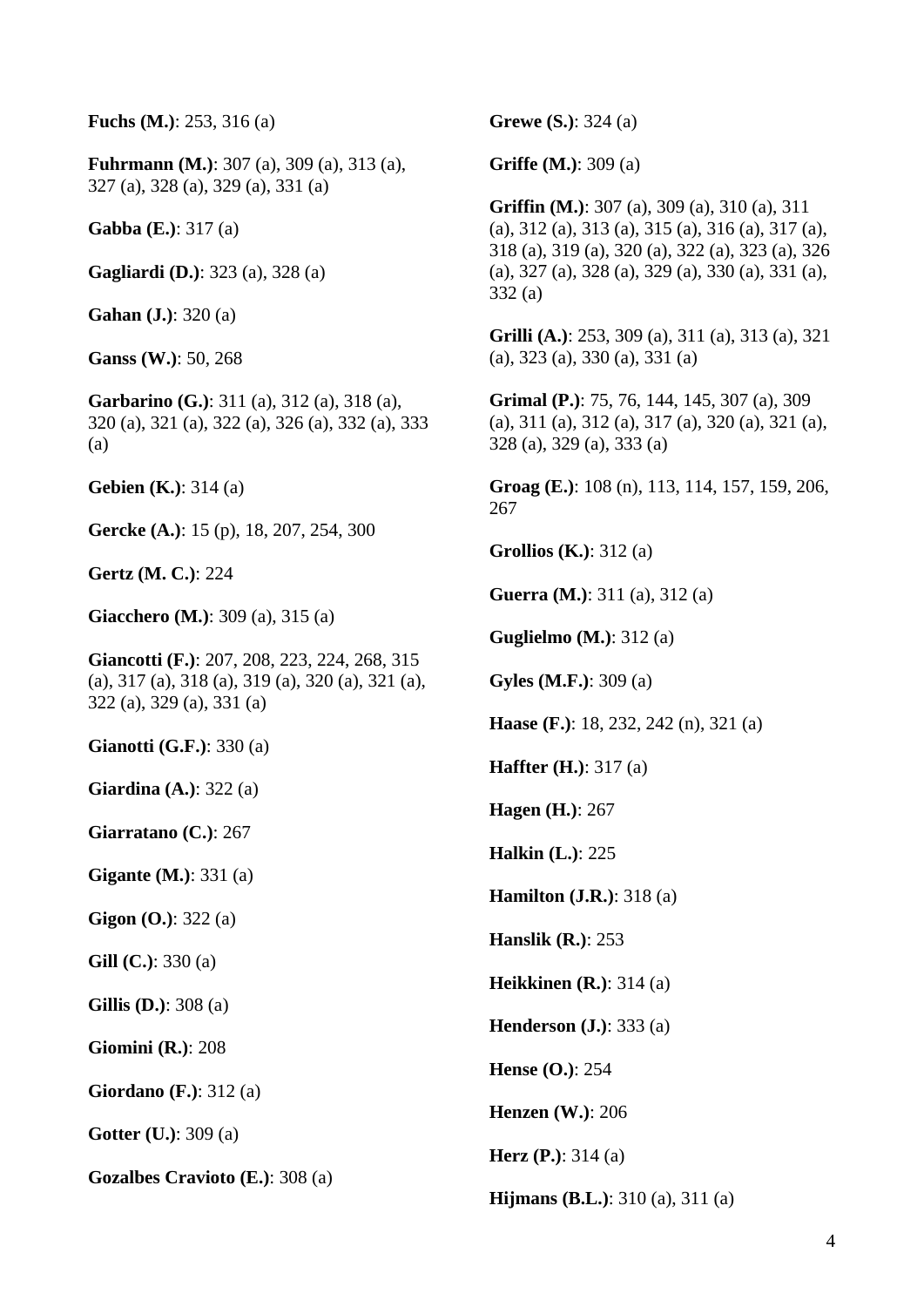| Hirschfeld (O.): 267, 268                          | Kullmann (W.): $310(a)$                                                             |
|----------------------------------------------------|-------------------------------------------------------------------------------------|
| <b>Hoenscheid</b> $(C.)$ : 333 (a)                 | <b>Kunnert (H.P.): 252</b>                                                          |
| <b>Holzberg</b> $(N.)$ : 320 $(a)$                 | <b>Küppers</b> $(J.): 328$ (a)                                                      |
| <b>Horstkotte (H.J.)</b> : 315 (a), 317 (a)        | <b>Lamacchia</b> $(R.)$ : 313 (a)                                                   |
| <b>Hurley (D.W.)</b> : $317$ (a)                   | <b>Lana (I.)</b> : 15 (p), 75, 76, 306 (a), 310 (a), 311                            |
| <b>Huxley</b> ( <b>H.H.</b> ): 313 (a)             | (a), $312$ (a), $318$ (a), $319$ (a), $321$ (a), $328$ (a),<br>$332$ (a), $333$ (a) |
| <b>Inwood (B.):</b> 309 (a), 310 (a), 333 (a)      | <b>Langlands</b> (W.): $314$ (a)                                                    |
| <b>Isnardi Parente (M.)</b> : $310$ (a), $319$ (a) | <b>Lanzarone</b> (N.): $319$ (a)                                                    |
| <b>Jacoby (E.):</b> $100$                          | <b>Lassandro</b> $(D.)$ : 315 (a)                                                   |
| <b>James (P.)</b> : $317$ (a)                      | <b>Laudizi</b> (G.): 331 (a), 332 (a), 333 (a)                                      |
| <b>Jones (C.):</b> 323 (a)                         | <b>Laurand</b> (V.): $331$ (a)                                                      |
| <b>Kelly</b> ( <b>G.P.</b> ): 319 (a)              | <b>Laurenti</b> ( $\mathbf{R}$ .): 330 (a)                                          |
| Kiessling $(A.)$ : 113                             | <b>Laureys</b> ( <b>M.</b> ): 323 (a)                                               |
| <b>Kloft (H.)</b> : $317$ (a)                      | <b>Lausberg (M.):</b> 308 (a), 311 (a)                                              |
| <b>Klotz</b> (A.): $124$ (n)                       | <b>Lavery</b> ( <b>G.B.</b> ): 318 (a)                                              |
| Koestermann (E.): 253                              | <b>Leeman</b> $(A.D.): 311(a)$                                                      |
| <b>Köhler (H.):</b> 312 (a)                        | <b>Lefèvre (E.)</b> : 319 (a), 324 (a), 330 (a), 331 (a)                            |
| <b>Koster</b> $(S.): 313$ (a)                      | Lehmann $(H.): 300$                                                                 |
| <b>Kraft</b> ( <b>K.</b> ): 316 (a)                | Levi (M.A.): 222, 238, 252                                                          |
| <b>Kragelund</b> $(Pn)$ : 331 (a)                  | <b>Levick (B.)</b> : $316$ (a), $317$ (a)                                           |
| <b>Krefeld</b> $(H.): 322$ (a)                     | Liebermann (W.L.): 323 (a)                                                          |
| <b>Krentz</b> (P.): 307 (a)                        | <b>Lipsio</b> (): 223, 224, 252, 300, 327 (a)                                       |
| <b>Krill (R.M.W.)</b> : 317 (a)                    | <b>Loretto</b> $(F.)$ : 314 (a)                                                     |
| Kroll $(W.): 75$                                   | <b>Luiselli</b> ( <b>B.</b> ): $328$ (a)                                            |
| <b>Kronenberg</b> $(J.): 310$ (a)                  | <b>Luisi</b> (A.): $317$ (a)                                                        |
| <b>Kuhnen</b> ( <b>F.J.</b> ): 314 (a)             | <b>Lund</b> (A.A.): 317 (a)                                                         |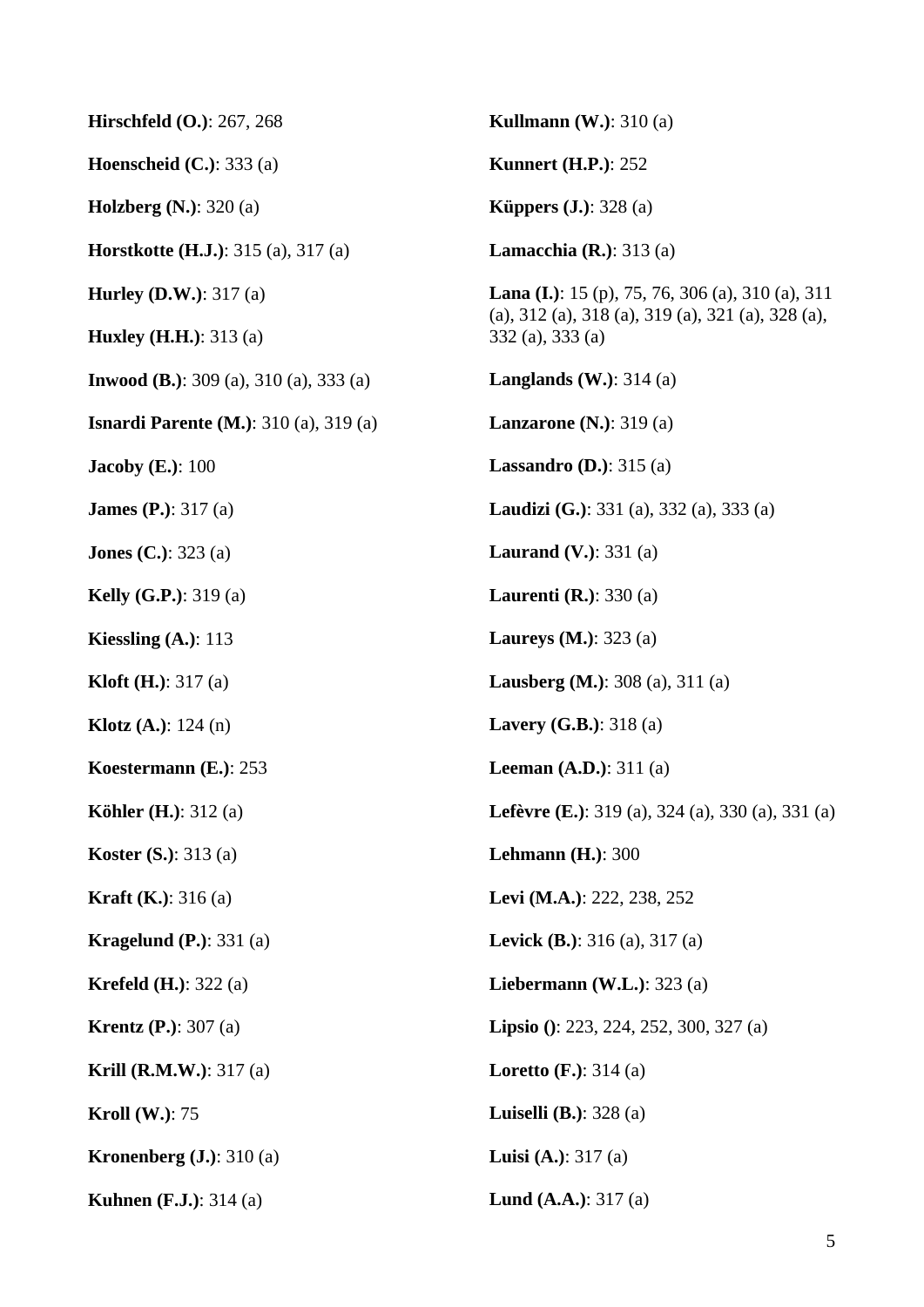**Luque Moreno (J.)**: 324 (a)

**MacDermott (W.C.)**: 308 (a)

**Macé (A.)**: 98

**Machiavelli (Niccolò)**: 307 (a)

**Maciejczyk (A.)**: 330 (a)

**Madvig ()**: 224

**Magi (F.)**: 310 (a)

**Maisonobe (J.F.)**: 319 (a)

**Malaspina (Erm.)**: 307 (a), 312 (a), 318 (a), 319 (a), 321 (a), 323 (a), 324 (a), 325 (a), 326 (a), 327 (a), 328 (a)

**Malchow (R.)**: 318 (a)

**Malcovati (E.)**: 266

**Malitz (J.)**: 328 (a)

**Maltese (E.V.)**: 310 (a)

**Mann (W.R.)**: 330 (a)

**Manning (C.)**: 309 (a), 314 (a), 315 (a)

**Mantovanelli (P.)**: 318 (a), 332 (a)

**Marchesi (C.)**: 15 (p), 50, 144, 156, 207, 238, 253

**Marcucci (S.)**: 325 (a)

**Marino (R.)**: 308 (a)

**Marshall ()**: 309 (a), 315 (a), 317 (a), 319 (a), 320 (a), 322 (a), 324 (a), 327 (a), 329 (a), 330 (a), 331 (a)

**Martin (R.)**: 320 (a)

**Martina (A.)**: 332 (a)

**Martinazzoli (F.)**: 207

**Mauch (M.)**: 314 (a), 316 (a)

**Maurach (G.)**: 307 (a), 308 (a), 310 (a), 312 (a), 313 (a), 315 (a), 316 (a), 320 (a), 322 (a), 326 (a), 329 (a), 330 (a), 331 (a)

**Mayer (R.G.)**: 314 (a), 328 (a)

**Mazza (M.)**: 313 (a)

**Mazzoli (G.)**: 312 (a), 314 (a), 317 (a), 321 (a), 323 (a), 326 (a), 330 (a), 331 (a), 332 (a)

**Meersseman (G.G.)**: 307 (a)

**Mezerickij (J.J.)**: 309 (a)

**Michel (A.)**: 316 (a)

**Milella (O.)**: 309 (a)

**Momigliano (A.)**: 113, 157

**Monteleone (C.)**: 312 (a)

**Moricca (H.)**: 207, 208

**Morton Braund (S.)**: 317 (a)

**Mortureux (B.)**: 309 (a)

**Most (G.W.)**: 323 (a)

**Motto (A.L.)**: 309 (a), 310 (a), 315 (a), 332 (a)

**Muenscher (K.)**: 15 (p), 96, 97, 132, 144, 156, 157, 167, 169, 207, 208, 223, 320 (a)

**Muñoz Alonso (A.)**: 332 (a)

**Muro Meléndez Valdés (P.)**: 314 (a)

**Murray (O.)**: 329 (a)

**Mutschler (F.H)**: 312 (a), 331 (a)

**Mutschmann (H.**): 331 (a)

**Natali (C.)**: 311 (a)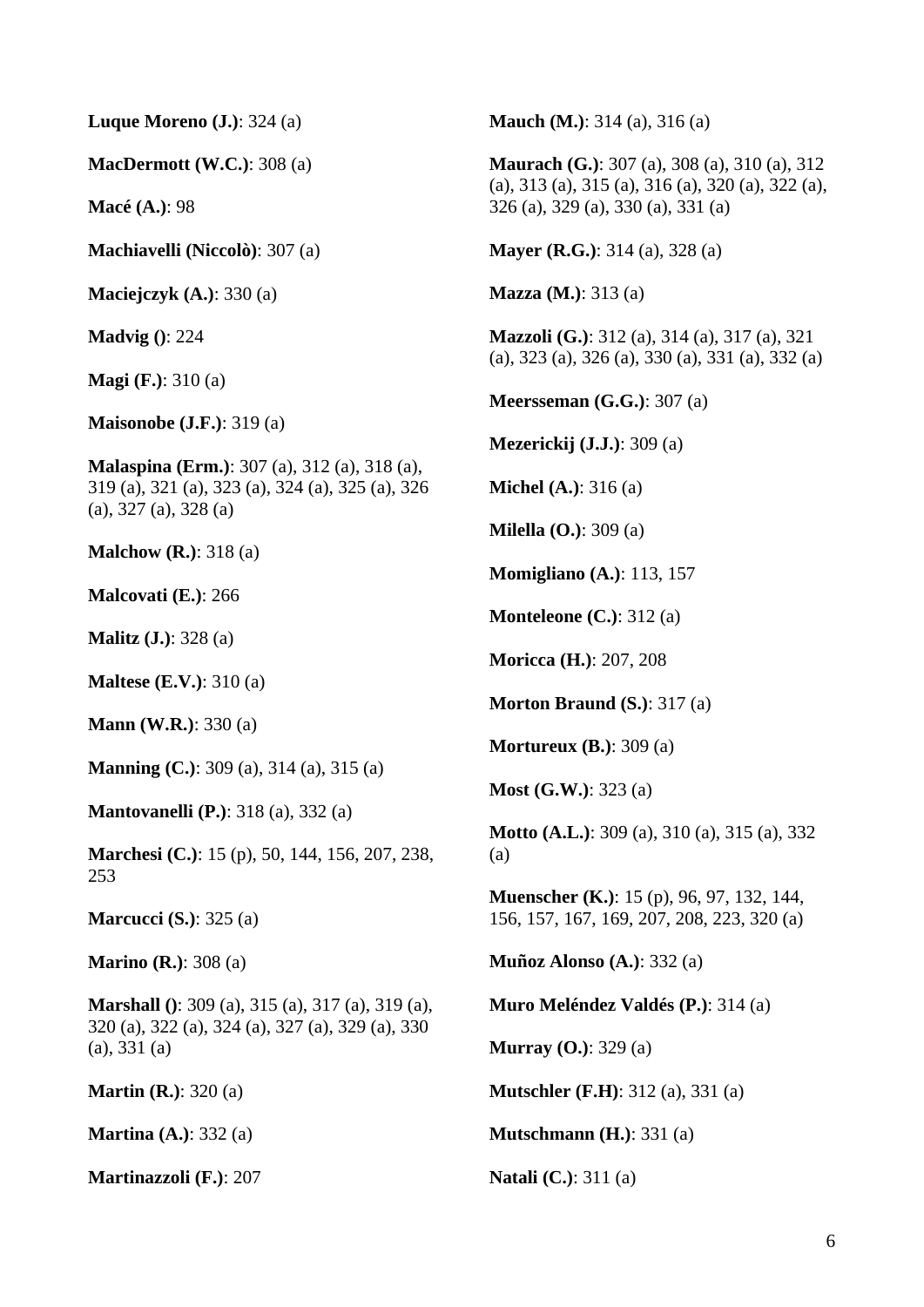| <b>Németi</b> (A.): 325 (a)                                      | <b>Rabrow (P.): 132</b>                                                                           |
|------------------------------------------------------------------|---------------------------------------------------------------------------------------------------|
| Nietzsche (F.): 75                                               | <b>Ramelli (I.):</b> 329 (a)                                                                      |
| Nikolova-Bourova (A.): 318 (a)                                   | <b>Ramondetti (P.):</b> 307 (a), 315 (a), 317 (a),<br>318 (a), 320 (a), 321 (a), 329 (a), 330 (a) |
| <b>Nisbet (R.G.M.)</b> : $324$ (a)                               | <b>Ramsey (J.T.): 308 (a)</b>                                                                     |
| <b>Nony (D.):</b> 315 (a), 316 (a)                               | <b>Rayment</b> $(S.)$ : 313 (a)                                                                   |
| <b>Novara</b> $(A.)$ : 318 $(a)$                                 | <b>Reale (G.):</b> 307 (a)                                                                        |
| <b>Noyes (R.):</b> 332 (a)                                       | <b>Rensi</b> ( <b>G.</b> ): 252                                                                   |
| <b>Oltramare (A.): 18, 75</b>                                    | <b>Reynolds (L.D.):</b> 310 (a)                                                                   |
| Pabon de Acuna (C.): 310 (a)                                     | Richter $(G.)$ : 207                                                                              |
| <b>Paduano</b> ( <b>G.</b> ): $325$ (a)                          | <b>Rist</b> ( <b>J.M.</b> ): 322 (a)                                                              |
| <b>Pani</b> ( <b>M.</b> ): 330 (a)                               | <b>Ritter</b> ( <b>A.M.</b> ): 312 (a)                                                            |
| <b>Papi</b> ( <b>E.</b> ): 316 (a)                               | <b>Rogers (R.S.)</b> : 313 (a)                                                                    |
| Paratore (E.): 222                                               | <b>Rolland</b> (E.): $97$                                                                         |
| <b>Petrone (G.):</b> 325 (a), 326 (a)                            | <b>Romano</b> ( <b>E.</b> ): 310 (a)                                                              |
| Philippson $(R.)$ : 253                                          | <b>Roncali</b> ( <b>R.</b> ): 313 (a)                                                             |
| <b>Pierini</b> ( <b>R.</b> ): 318 (a), 320 (a), 321 (a), 326 (a) | <b>Ronconi</b> (A.): 300                                                                          |
| Pigeaud $(\mathbf{J.})$ : 318 (a)                                | <b>Roper (T.K.):</b> 331 (a)                                                                      |
| <b>Pigon</b> $(J.): 329$ (a)                                     | <b>Rossbach (O.): 76, 254</b>                                                                     |
| <b>PIR 1</b> (): 15 (p), 96, 99, 108 (n), 113, 114               | <b>Rossi</b> (P.): 308 (a)                                                                        |
| <b>PIR 2</b> (): 15 (p), 50, 157, 252, 267, 313 (a)              | <b>Rostagni</b> (A.): 15 (p), 76, 96, 97, 115, 207,                                               |
| <b>PIR 4</b> (): 96                                              | 238, 242 (n), 252, 266, 306 (a), 322 (a)                                                          |
| <b>Pociña</b> (A.): 320 (a)                                      | <b>Rostovzev (M.): 76, 252</b>                                                                    |
| <b>Pohlenz</b> ( <b>M.</b> ): 75, 330 (a)                        | <b>Rousselle</b> (A.): $320$ (a)                                                                  |
| <b>Préchac</b> (F.): 50, 75, 76, 309 (a), 328 (a)                | <b>Rozelaar</b> ( <b>M.</b> ): 311 (a), 313 (a), 325 (a)                                          |
| Preisendanz (K.): 76, 97                                         | <b>Rubio</b> ( <b>F.</b> ): 310 (a)                                                               |
| <b>Questa (C.): 317 (a)</b>                                      | <b>Russo</b> ( <b>L.</b> ): 307 (a)                                                               |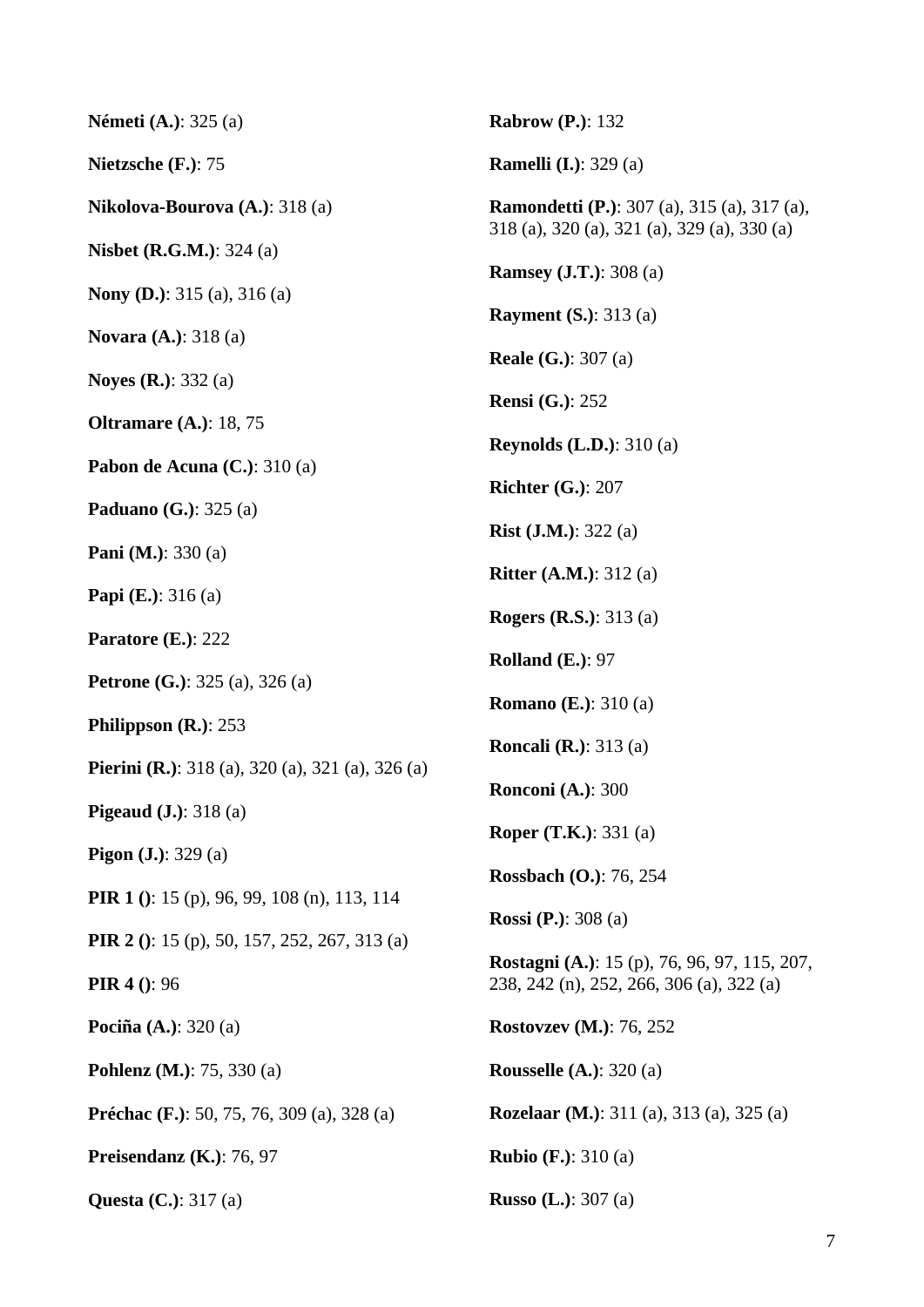| <b>Santini</b> (C.): 308 (a)                                                                   | <b>Stenzel</b> $()$ : 75                                                      |
|------------------------------------------------------------------------------------------------|-------------------------------------------------------------------------------|
| <b>Scarpat (G.)</b> : 310 (a), 332 (a)                                                         | <b>Stewart</b> $(Z.)$ : 316 (a)                                               |
| <b>Schanz-Hosius</b> (): 15 (p), 50, 75, 76, 96, 97,<br>144, 157, 207, 223, 240, 253, 254, 268 | Stobeo (Giovanni): 75                                                         |
| <b>Schimmenti</b> $(P.)$ : 327 (a)                                                             | <b>Stöcklein</b> $(A.)$ : 331 $(a)$                                           |
| <b>Schirok</b> ( <b>E.</b> ): 332 (a)                                                          | <b>Strocchio (R.)</b> : 323 (a)                                               |
| <b>Schmidt</b> (A.): 15 (p), 252                                                               | <b>Studnik (H.H.)</b> : 311 (a)                                               |
| <b>Schmitzer</b> (U.): $312$ (a)                                                               | <b>Summers (W.C.)</b> : 325 (a)                                               |
| <b>Schoeck</b> ( <b>G.</b> ): 307 (a)                                                          | <b>Syme (R.):</b> 316 (a), 326 (a)                                            |
| <b>Scivoletto (N.):</b> 308 (a), 311 (a)                                                       | Tadic-Gilloteaux (N.): 332 (a)                                                |
| <b>Segre (C.):</b> 307 (a)                                                                     | <b>Tarrant</b> ( <b>R.J.</b> ): $325$ (a)                                     |
| <b>Seita (M.)</b> : 313 (a), 319 (a), 328 (a), 329 (a)                                         | <b>Tietze Larson (V.):</b> 309 (a), 311 (a), 312 (a)                          |
| <b>Setaioli (A.)</b> : 307 (a), 329 (a), 330 (a), 331<br>(a), 333(a)                           | <b>Timpe (D.)</b> : $312$ (a), $313$ (a)<br><b>Töchterle</b> $(K.)$ : 324 (a) |
| <b>Shaw</b> ( <b>B.D.</b> ): 316 (a)                                                           | <b>Too (Y.L.)</b> : 312 (a)                                                   |
| <b>Shelton (J.A.)</b> : $314$ (a)                                                              | <b>Torre (C.):</b> 310 (a), 325 (a)                                           |
| <b>Shotter (D.C.A.): 328 (a)</b>                                                               | <b>Traina</b> (A.): 307 (a), 313 (a), 331 (a)                                 |
| <b>Sokolov (N.P.): 309 (a)</b>                                                                 | <b>Tremoli (P.):</b> 331 (a)                                                  |
| <b>Sordi</b> ( <b>M.</b> ): 329 (a)                                                            | <b>Treves (P.): 113</b>                                                       |
| <b>Speyer (W.):</b> 328 (a)                                                                    | Trillitzsch $(W.): 332(a)$                                                    |
| <b>Spina</b> ( <b>L.</b> ): 332 (a)                                                            | <b>Troiani</b> (L.): $308$ (a)                                                |
| <b>Stagl (J.): 332 (a)</b>                                                                     | <b>Ueberweg-Praechter</b> (): 75                                              |
| <b>Staley (G.A.):</b> 325 (a)                                                                  | <b>Vannini</b> $(G.): 317(a)$                                                 |
| <b>Stein (A.)</b> : 76, 99, 132, 159, 207, 240, 252,<br>267                                    | <b>Verdière (R.)</b> : 238, 240, 267, 330 (a)                                 |
| <b>Steinruck</b> (M.): $313$ (a)                                                               | <b>Vervaet</b> ( <b>F.J.</b> ): $326$ (a)                                     |
| <b>Stem (R.):</b> 307 (a)                                                                      | <b>Vidman</b> $(L.)$ : 311 (a)                                                |
|                                                                                                | <b>Villa (B.)</b> : 333 (a)                                                   |